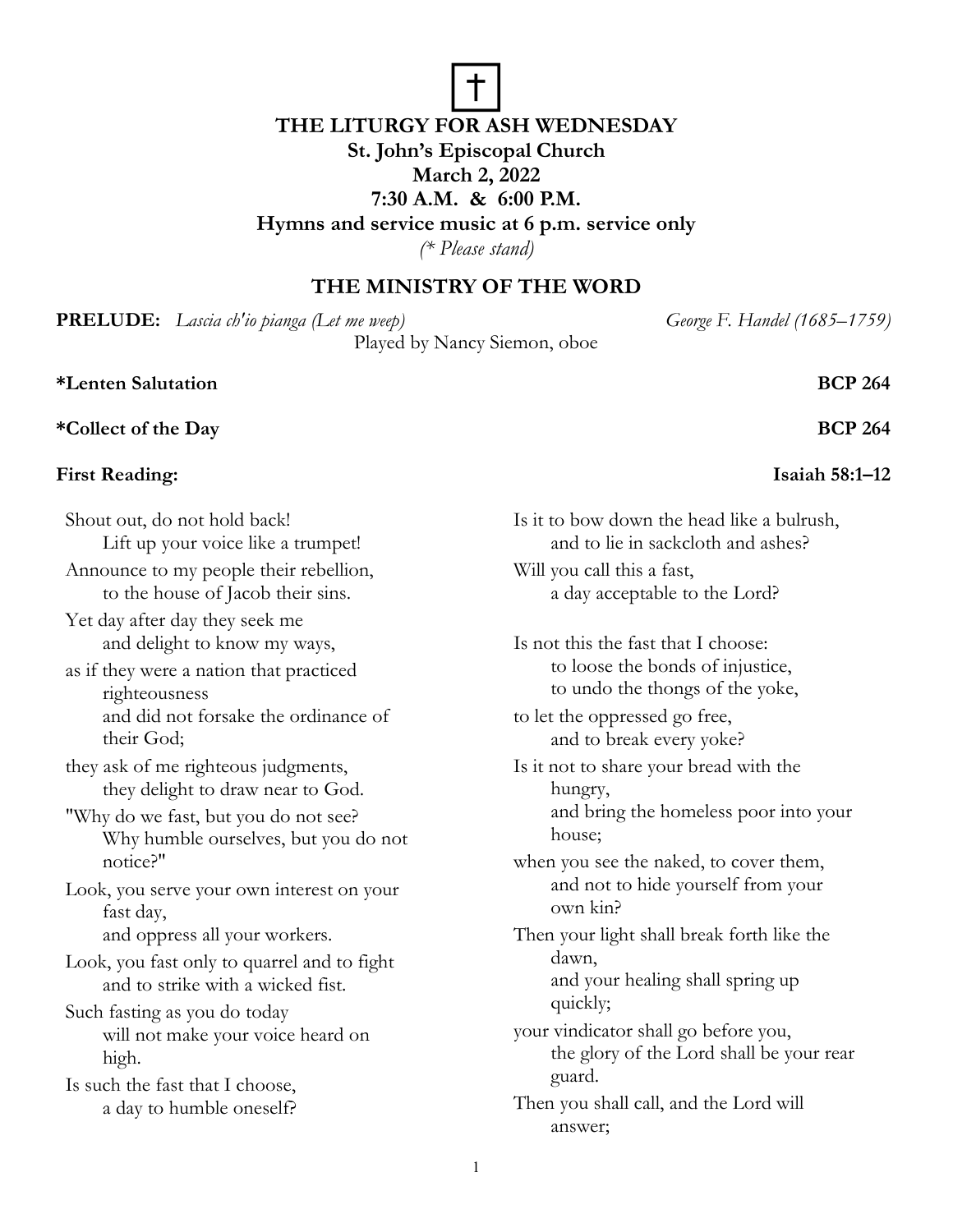you shall cry for help, and he will say, Here I am.

- If you remove the yoke from among you, the pointing of the finger, the speaking of evil,
- if you offer your food to the hungry and satisfy the needs of the afflicted,
- then your light shall rise in the darkness and your gloom be like the noonday.

The Lord will guide you continually, and satisfy your needs in parched

places, and make your bones strong; and you shall be like a watered garden, like a spring of water, whose waters never fail. Your ancient ruins shall be rebuilt; you shall raise up the foundations of many generations; you shall be called the repairer of the breach,

the restorer of streets to live in.

## The Word of the Lord. Thanks be to God.

- 8 The Lord is full of compassion and mercy, \* slow to anger and of great kindness.
- 9 He will not always accuse us, \* nor will he keep his anger for ever.
- 10 He has not dealt with us according to our sins, \* nor rewarded us according to our wickedness.
- 11 For as the heavens are high above the earth,  $*$ so is his mercy great upon those who fear him.
- 12 As far as the east is from the west,  $*$ so far has he removed our sins from us.
- 13 As a father cares for his children, \* so does the Lord care for those who fear him.
- 14 For he himself knows whereof we are made; \* he remembers that we are but dust.

### **Psalm 103:8–14** Benedic, anima mea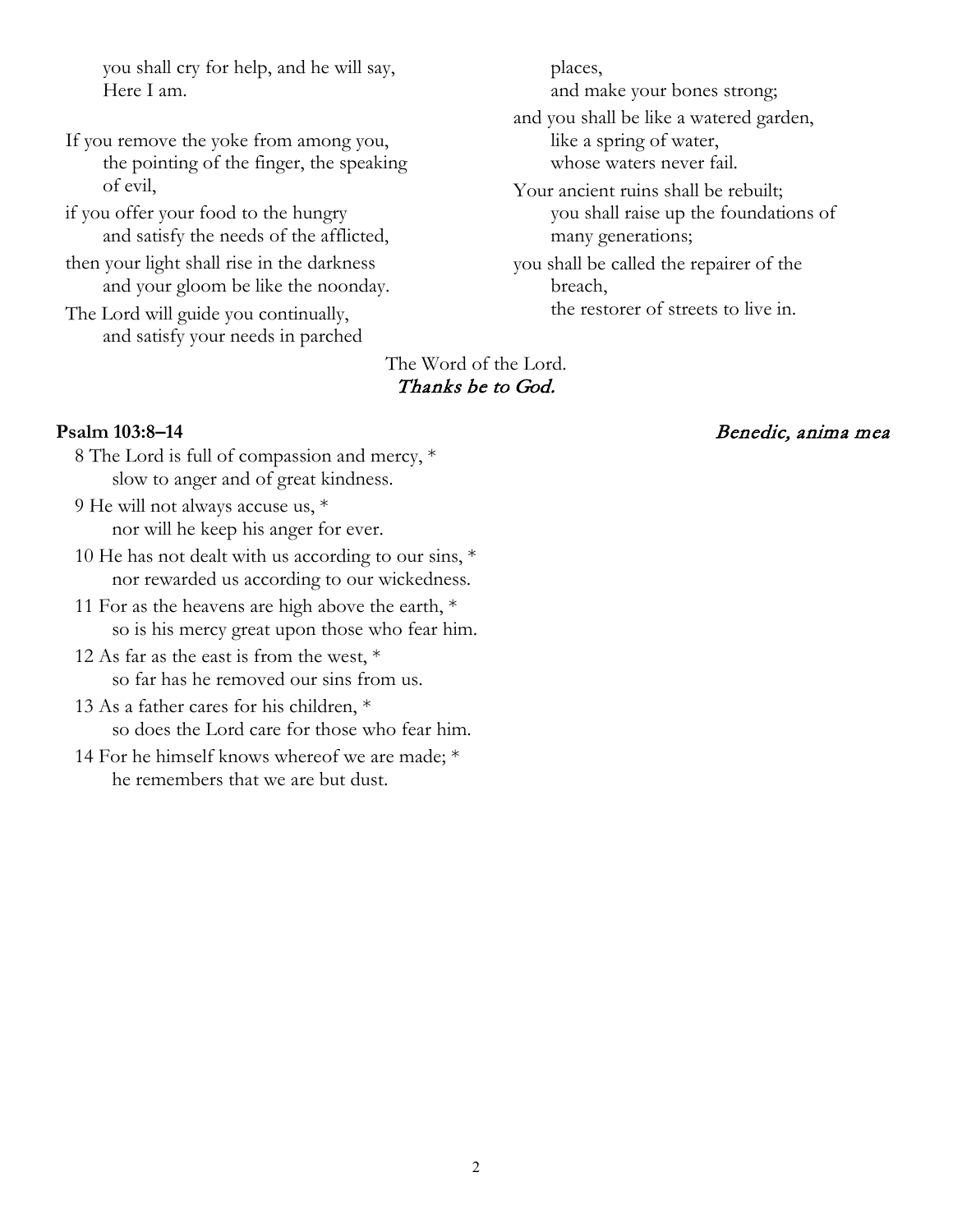## **Epistle: 2 Corinthians 5:20b–6:10**

We entreat you on behalf of Christ, be reconciled to God. For our sake he made him to be sin who knew no sin, so that in him we might become the righteousness of God.

As we work together with him, we urge you also not to accept the grace of God in vain. For he says,

"At an acceptable time I have listened to you, and on a day of salvation I have helped you."

See, now is the acceptable time; see, now is the day of salvation! We are putting no obstacle in anyone's way, so that no fault may be found with our ministry, but as servants of God we have commended ourselves in every way: through great endurance, in afflictions, hardships, calamities, beatings, imprisonments, riots, labors, sleepless nights, hunger; by purity, knowledge, patience, kindness, holiness of spirit, genuine love, truthful speech, and the power of God; with the weapons of righteousness for the right hand and for the left; in honor and dishonor, in ill repute and good repute. We are treated as impostors, and yet are true; as unknown, and yet are well known; as dying, and see-- we are alive; as punished, and yet not killed; as sorrowful, yet always rejoicing; as poor, yet making many rich; as having nothing, and yet possessing everything.

> The Word of the Lord. Thanks be to God.

## **The Gospel: Matthew 6:1–6, 16–21**

# The Holy Gospel of the Lord according to Matthew **Glory to you, Lord Christ**

Jesus said, "Beware of practicing your piety before others in order to be seen by them; for then you have no reward from your Father in heaven.

"So whenever you give alms, do not sound a trumpet before you, as the hypocrites do in the synagogues and in the streets, so that they may be praised by others. Truly I tell you, they have received their reward. But when you give alms, do not let your left hand know what your right hand is doing, so that your alms may be done in secret; and your Father who sees in secret will reward you.

"And whenever you pray, do not be like the hypocrites; for they love to stand and pray in the synagogues and at the street corners, so that they may be seen by others. Truly I tell you, they have received their reward. But whenever you pray, go into your room and shut the door and pray to your Father who is in secret; and your Father who sees in secret will reward you.

"And whenever you fast, do not look dismal, like the hypocrites, for they disfigure their faces so as to show others that they are fasting. Truly I tell you, they have received their reward. But when you fast, put oil on your head and wash your face, so that your fasting may be seen not by others but by your Father who is in secret; and your Father who sees in secret will reward you.

"Do not store up for yourselves treasures on earth, where moth and rust consume and where thieves break in and steal; but store up for yourselves treasures in heaven, where neither moth nor rust consumes and where thieves do not break in and steal. For where your treasure is, there your heart will be also."

> The Gospel of the Lord **Praise to you, Lord Christ**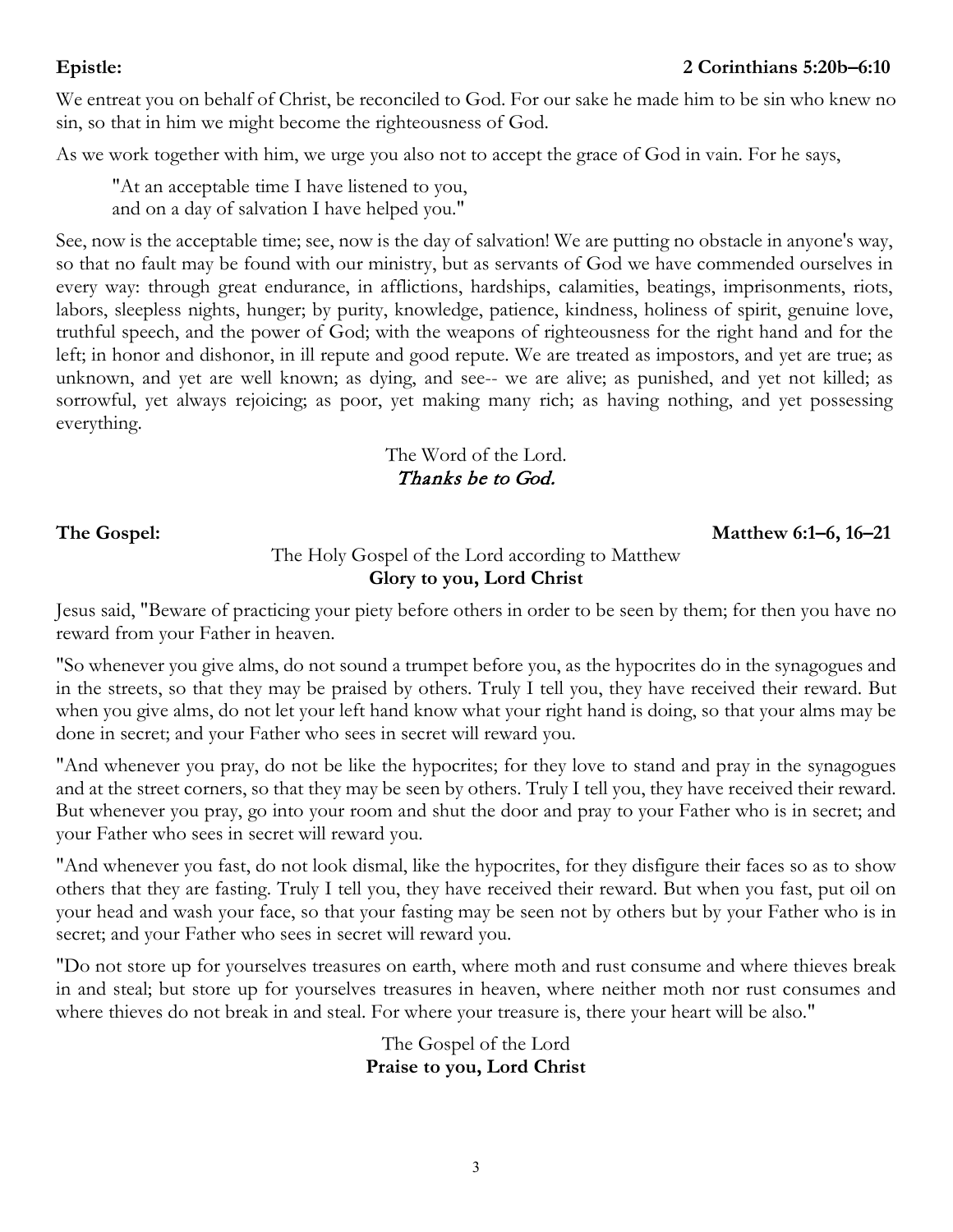### **\*Exhortation BCP 264**

**Prayer over the Ashes BCP** 265

**Imposition of Ashes**

(Those desiring ashes, please come forward)

### Psalm 51 Please Remain Kneeling **Properties and** *Properties* Miserere mei, Deus

- 1 Have mercy on me, O God, according to your loving-kindness; \* in your great compassion blot out my offenses.
- 2 Wash me through and through from my wickedness \* and cleanse me from my sin.
- 3 For I know my transgressions, \* and my sin is ever before me.
- 4 Against you only have I sinned \* and done what is evil in your sight.
- 5 And so you are justified when you speak \* and upright in your judgment.
- 6 Indeed, I have been wicked from my birth, \* a sinner from my mother's womb.
- 7 For behold, you look for truth deep within me, \* and will make me understand wisdom secretly.
- 8 Purge me from my sin, and I shall be pure; \* wash me, and I shall be clean indeed.
- 9 Make me hear of joy and gladness, \* that the body you have broken may rejoice.
- 10 Hide your face from my sins \* and blot out all my iniquities.

## 11 Create in me a clean heart, O God, \* and renew a right spirit within me.

- 12 Cast me not away from your presence \* and take not your holy Spirit from me.
- 13 Give me the joy of your saving help again \* and sustain me with your bountiful Spirit.
- 14 I shall teach your ways to the wicked, \* and sinners shall return to you.
- 15 Deliver me from death, O God, \* and my tongue shall sing of your righteousness, O God of my salvation.
- 16 Open my lips, O Lord, \* and my mouth shall proclaim your praise.
- 17 Had you desired it, I would have offered sacrifice; \* but you take no delight in burnt-offerings.
- 18 The sacrifice of God is a troubled spirit; \* a broken and contrite heart, O God, you will not despise.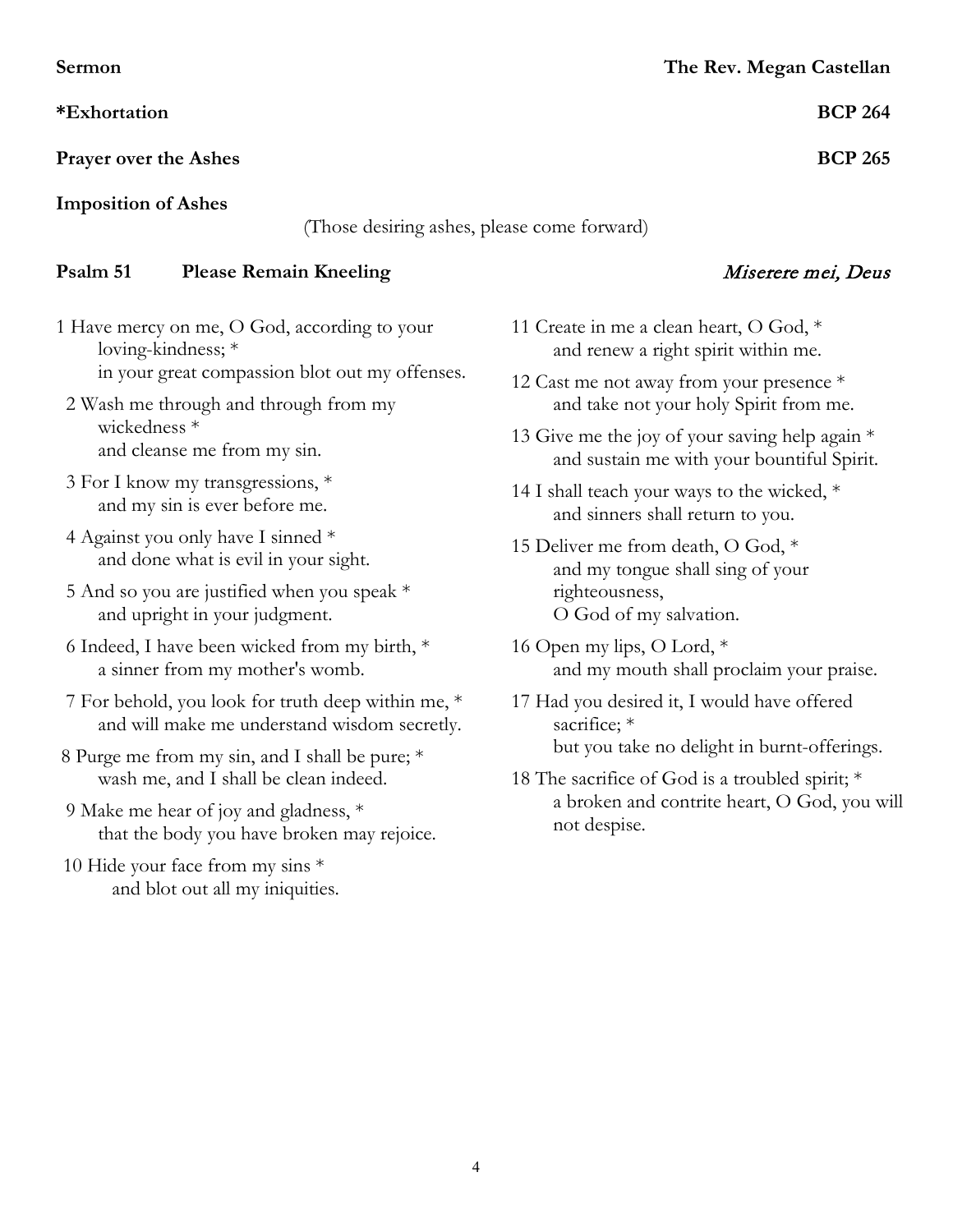# **Litany of Penitence**

*The Celebrant and People together, all kneeling*

Most holy and merciful Father: We confess to you and to one another, and to the whole communion of saints in heaven and on earth, that we have sinned by our own fault in thought, word, and deed; by what we have done, and by what we have left undone.

## *The Celebrant continues*

We have not loved you with our whole heart, and mind, and strength. We have not loved our neighbors as ourselves. We have not forgiven others, as we have been forgiven. *Have mercy on us, Lord.*

We have been deaf to your call to serve, as Christ served us. We have not been true to the mind of Christ. We have grieved your Holy Spirit. *Have mercy on us, Lord.*

We confess to you, Lord, all our past unfaithfulness: the pride, hypocrisy, and impatience of our lives, *We confess to you, Lord..*

Our self-indulgent appetites and ways, and our exploitation of other people, *We confess to you, Lord.*

Our anger at our own frustration, and our envy of those more fortunate than ourselves, *We confess to you, Lord.*

Our intemperate love of worldly goods and comforts, and our dishonesty in daily life and work, *We confess to you, Lord.*

Our negligence in prayer and worship, and our failure to commend the faith that is in us, *We confess to you, Lord.*

Accept our repentance, Lord, for the wrongs we have done: for our blindness to human need and suffering, and our indifference to injustice and cruelty,

*Accept our repentance, Lord.*

For all false judgments, for uncharitable thoughts toward our neighbors, and for our prejudice and contempt toward those who differ from us,

*Accept our repentance, Lord.*

For our waste and pollution of your creation, and our lack of concern for those who come after us, *Accept our repentance, Lord.*

Restore us, good Lord, and let your anger depart from us; *Favorably hear us, for your mercy is great.*

Accomplish in us the work of your salvation,

*That we may show forth your glory in the world.*

By the cross and passion of your Son our Lord, *Bring us with all your saints to the joy of his resurrection.*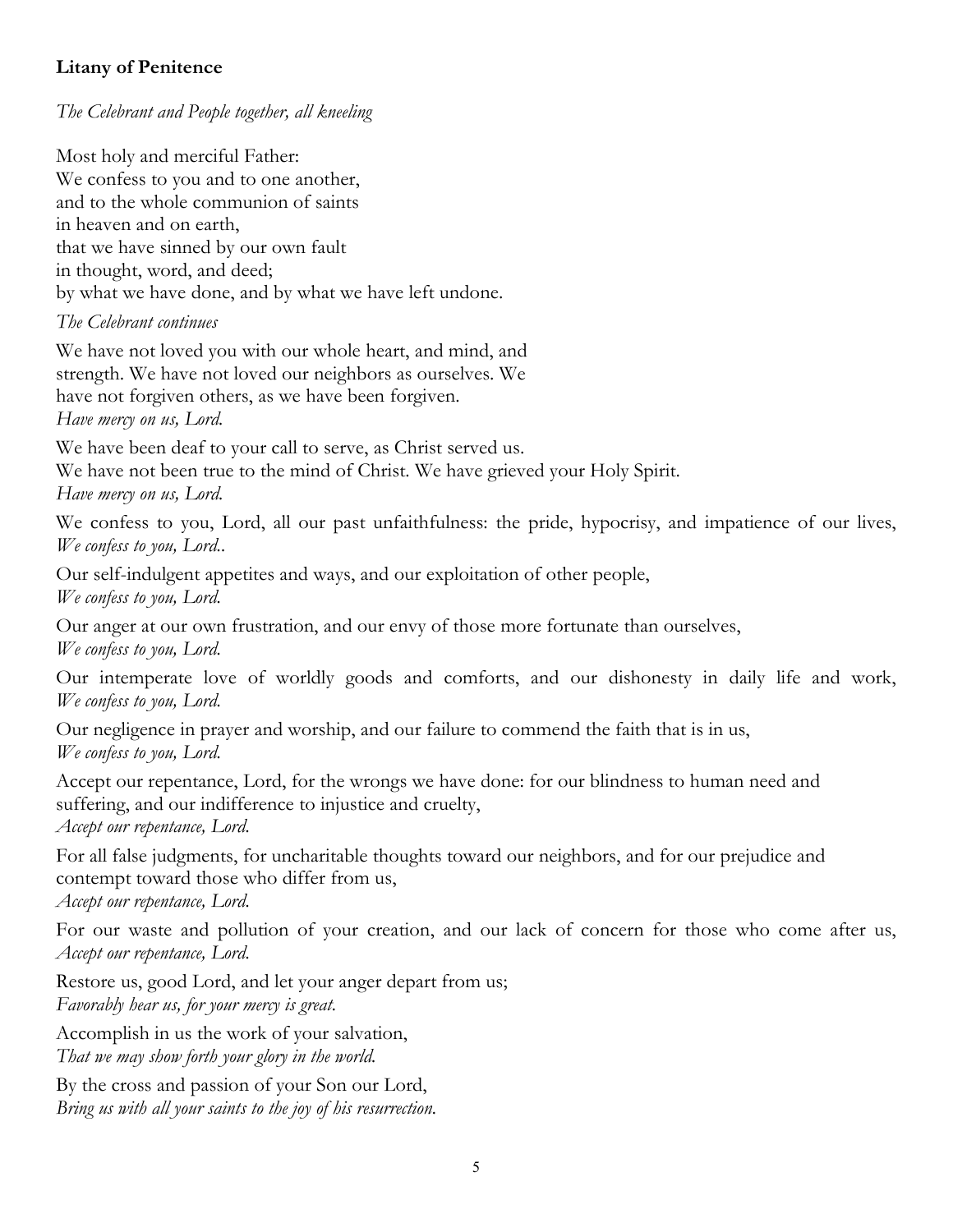The peace of the Lord be always with you.

*And also with you.*

## **Announcements**

# **Offertory Sentence**

**Offertory Anthem:** Hear my prayer James Kent (1700–76) *Hear my prayer, O God; and hide not thyself from my petition.* [Psalm 55:22]

**Presentation Hymn** Wilt thou forgive that sin (*Donne*) **Hymnal #141 vs. 1 & 3** 

**\*The Great Thanksgiving Expanded Language Prayer A**

| <b>Celebrant:</b> The Lord be with you.                   |
|-----------------------------------------------------------|
| <b>People:</b> And also with you                          |
| <b>Celebrant:</b> Lift up your hearts                     |
| <b>People:</b> We lift them to the Lord                   |
| <b>Celebrant:</b> Let us give thanks to the Lord our God. |
| <b>People:</b> It is right to give our thanks and praise. |

**Celebrant**: *continuing:* Therefore we praise you, joining our voices with Angels and Archangels and with all the company of heaven, who forever sing this hymn to proclaim the glory of your Name:

# **Holy, holy, holy (Sanctus) Hymnal S–114**

Holy and gracious God: In your infinite love you made us for yourself; and when we had fallen into sin and became subject to evil and death, you, in your mercy, Sent Jesus Christ, your only and eternal Son, to share our human nature, to live and die as one of us, to reconcile us to you, the God and maker of all.

Jesus stretched out his arms upon the cross, and offered himself, in obedience to your will, a perfect sacrifice for the whole world.

On the night he was handed over to suffering and death, our Savior Jesus Christ took bread; and when he had given thanks to you, he broke it, and gave it to his disciples, and said, "Take, eat: This is my Body, which is given for you. Do this for the remembrance of me."

After supper, Jesus took the cup of wine; and when he had given thanks, He gave it to them, and said "Drink this, all of you: This is my Blood of the New Covenant, which is shed for you and for many for the forgiveness of sins. Whenever you drink it, do this for the remembrance of me."

Therefore, we proclaim the mystery of faith:

## **Christ has died Christ is risen Christ will come again.**

We celebrate the memorial of our redemption, Almighty God, in this sacrifice of praise and thanksgiving. Recalling Christ's death, resurrection, and ascension, we offer you these gifts.

Sanctify them by your Holy Spirit to be for your people the Body and Blood of your Son, the holy food and drink of new and unending life in Christ.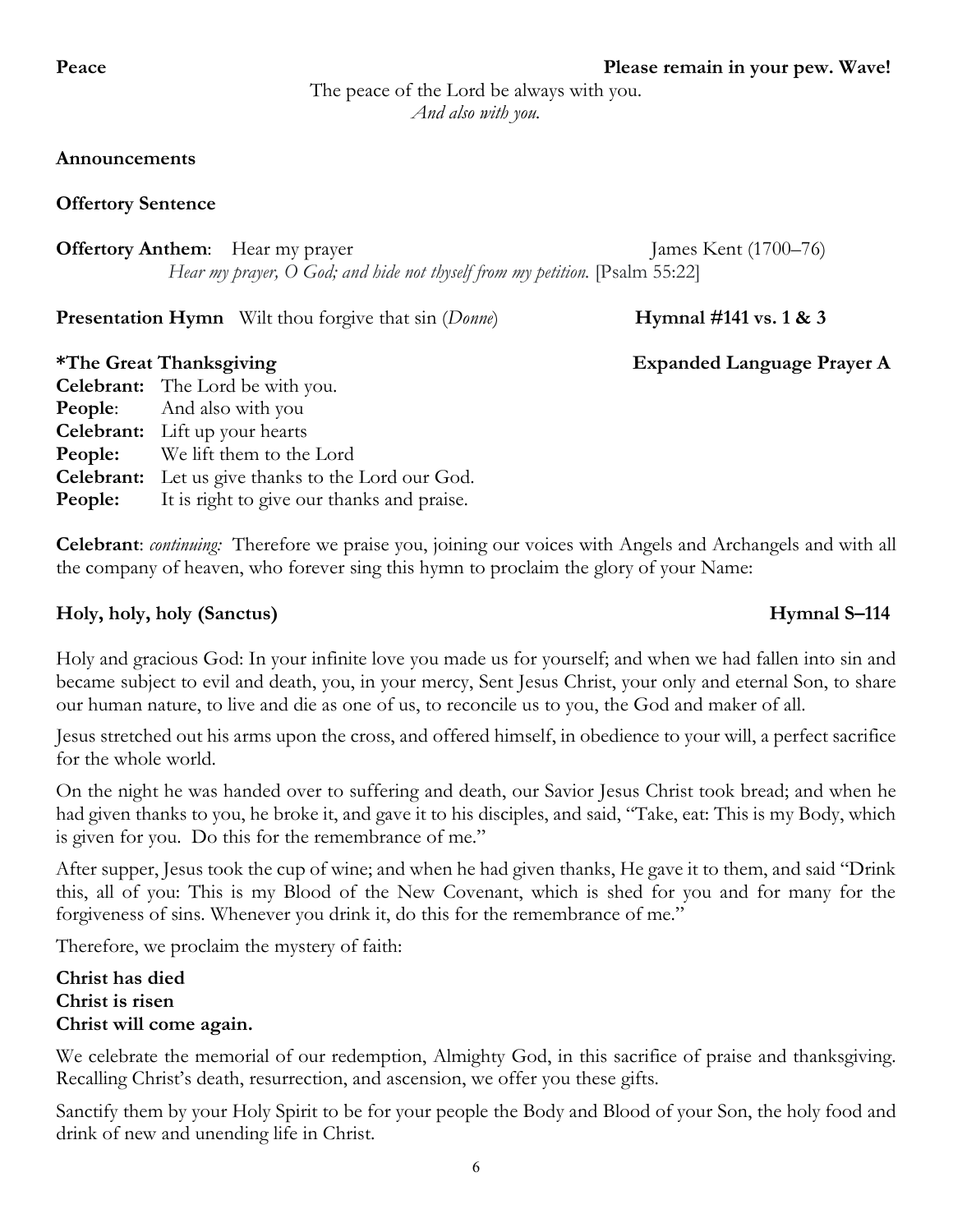Sanctify us also that we may faithfully receive this holy Sacrament, and serve you in unity, constancy, and peace; and at the last day, bring us with all your saints into the joy of your eternal kingdom.

All this we ask through Jesus Christ our Savior. By Christ, and with Christ, and in Christ, in the unity of the Holy Spirit all honor and glory is yours, Almighty God, now and forever. **Amen.**

# **The Lord's Prayer**

# **Fraction Anthem Lamb of God** (*Agnus Dei*) **Hymnal S-158**

# **The Communion of the People**

*All people are invited to the Lord's Table.*

*Eucharist will be distributed in the form of the bread with wine available for intincture. Please come forward in a single line in the center aisle to receive. Wait to remove your mask until you return to your seat, and then replace it after consuming the Sacrament.* 

# **Post Communion Prayer**

*Eternal God, heavenly Father, you have graciously accepted us as living members of your Son our Savior Jesus Christ, and you have fed us with spiritual food in the Sacrament of his Body and Blood. Send us now into the world in peace, and grant us strength and courage to love and serve you with gladness and singleness of heart; through Christ our Lord. Amen*.

# **Blessing**

**\*Hymn** The glory of these forty days (*Erhalt uns, Herr*) **Hymnal # 143 vs. 1 & 4**

# **\*Dismissal**

**Liturgical Ministers: 7:30 a.m.** Mary Arlin **6:00 p.m**. Beverly Way, Gwen Freeman, Sally Clayton

**Virtual Verger:** Michael Roman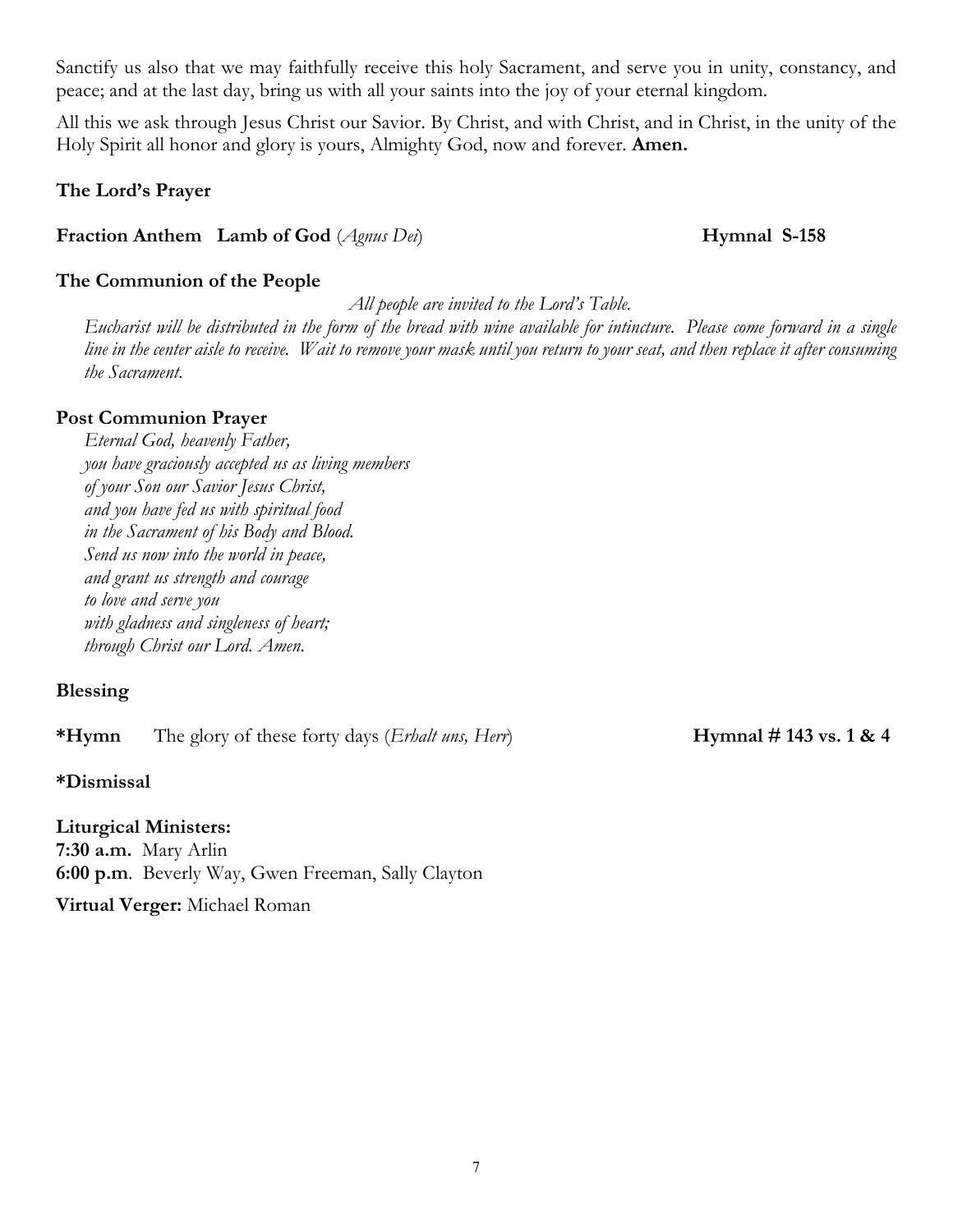# **Ash Wednesday 2 March 2022**

## **Wilt thou forgive that sin (**Donne**) Hymnal; #141 vs. 1 & 3**

1. Wilt thou forgive that sin, where I begun, which is my sin, though it were done before? Wilt thou forgive those sins through which I run, and do run still, though still I do deplore? When thou hast done, thou hast not done, for I have more.

3. I have a sin of fear that when I've spun my last thread, I shall perish on the shore; swear by thyself, that at my death thy Son shall shine as he shines now, and heretofore. And having done that, thou hast done, I fear no more.

# **The glory of those forty days (**Erhalt uns, Herr**) Hymnal #143 vs. 1 & 4**

1. The glory of these forty days we celebrate with songs of praise; for Christ, by whom all things were made, himself has fasted and has prayed.

4. Then grant us, Lord, like them to be full oft in fast and prayer with thee; our spirits strengthen with thy grace, and give us joy to see thy face.